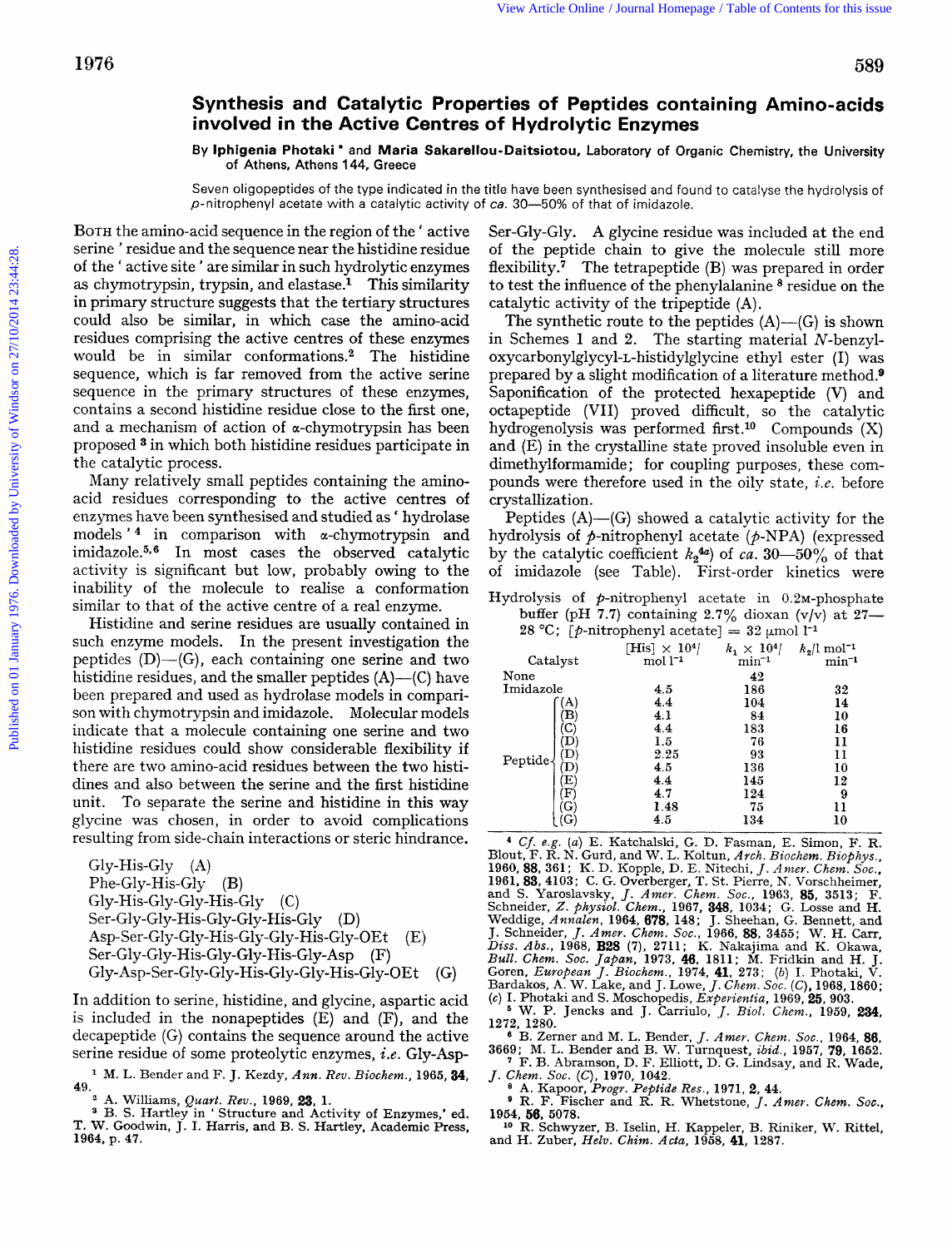## J.C.S. **Perkin** I

concentrations of the peptides (A)-(G) were calculated on the basis of histidine residues. The catalytic coefficient  $k_2$  of peptides (D)–(G) would be doubled, but still lower than that of imidazole itself, if the concentrations of the peptides were calculated in terms of a mechanism involving both histidine residues.2

**A** change in optical density at **245** nm, indicating the probable formation and decomposition of an  $N<sup>im</sup>$ -acetyl peptide intermediate, $5$  was observed in the case of the tripeptide (A) when used at a concentration of  $5 \times 10^{-3}$ mol  $1^{-1}$  in the presence of  $p$ -NPA  $(1.2 \times 10^{-4} \text{ mol } 1^{-1})$ . The peptides  $(D)$ — $(G)$  containing two histidine residues could not be compared since solutions in this range of concentration could not be prepared.

Finally, the possibility of hydrolysis of  $p$ -NPA by nucleophilic attack by the  $\alpha$ -NH<sub>2</sub> group<sup>11</sup> was excluded by electrophoresis of mixtures where the substrate concentration was greater  $(10 \times)$  than that of the peptide catalyst. After 2-4 days incubation only peptide with free  $\alpha$ -NH<sub>2</sub> group was detected.

A comparison of the  $k_2$  values obtained for various synthetic peptides, including those reported here, does not produce any general conclusions which could help to predict the catalytic ability of a new peptide. Before any more new peptides are synthesised as esterase models, more information about their tertiary structure in relation to that of the enzymes is needed.

## **EXPERIMENTAL**

The whole Experimental section is available as Supplementary Publication *No.* SUP **21 631 (17** pp., **1** microfiche).\* Only key experiments are also described here.

Anhydrous solvents were used for the coupling reactions. **M.p.s** were taken for samples in capillary tubes. Before analysis, compounds were dried over  $P_2O_5$  at room temperature under high vacuum ; microanalyses were performed at the Analytical Laboratory **of** F. Hoffman-La Roche and Co., Basle, Switzerland, under the direction *of* Dr. **A.** Dirscherl, or by **A.** Bernhardt, Elbach, Germany.

Amino-acid analyses were carried out at the Nuclear Research Centre ' Demokritos ', Aghia Paraskevi Attikis,



**SCHEME 2** Reagents: i, N-NaOH added to aqueous or alcoholic solution; ii, Pd-H, in AcOH containing water

by **U.V.** spectrometry at **400** nm. Peptides (D) and *(G)* were tested at various concentrations. The molar Authors No. **7,** J.C.S. *Perkin I,* **1975,** Index issue. \* **For** details **of** Supplementary Publications see Notice to

Greece. *RF* Values refer to t.1.c. on Kieselgel G (Fluka) containing **13%** Gibs in the following solvent systems: W. L. Koltun and F. **R.** N. Gurd, J. *Amer. Chew. SOC.,* **1959, 81, 301.** 



observed from *ca.* **10%** to *ca.* **70%** completion **of** the reaction. The liberation of  $p$ -nitrophenol was followed